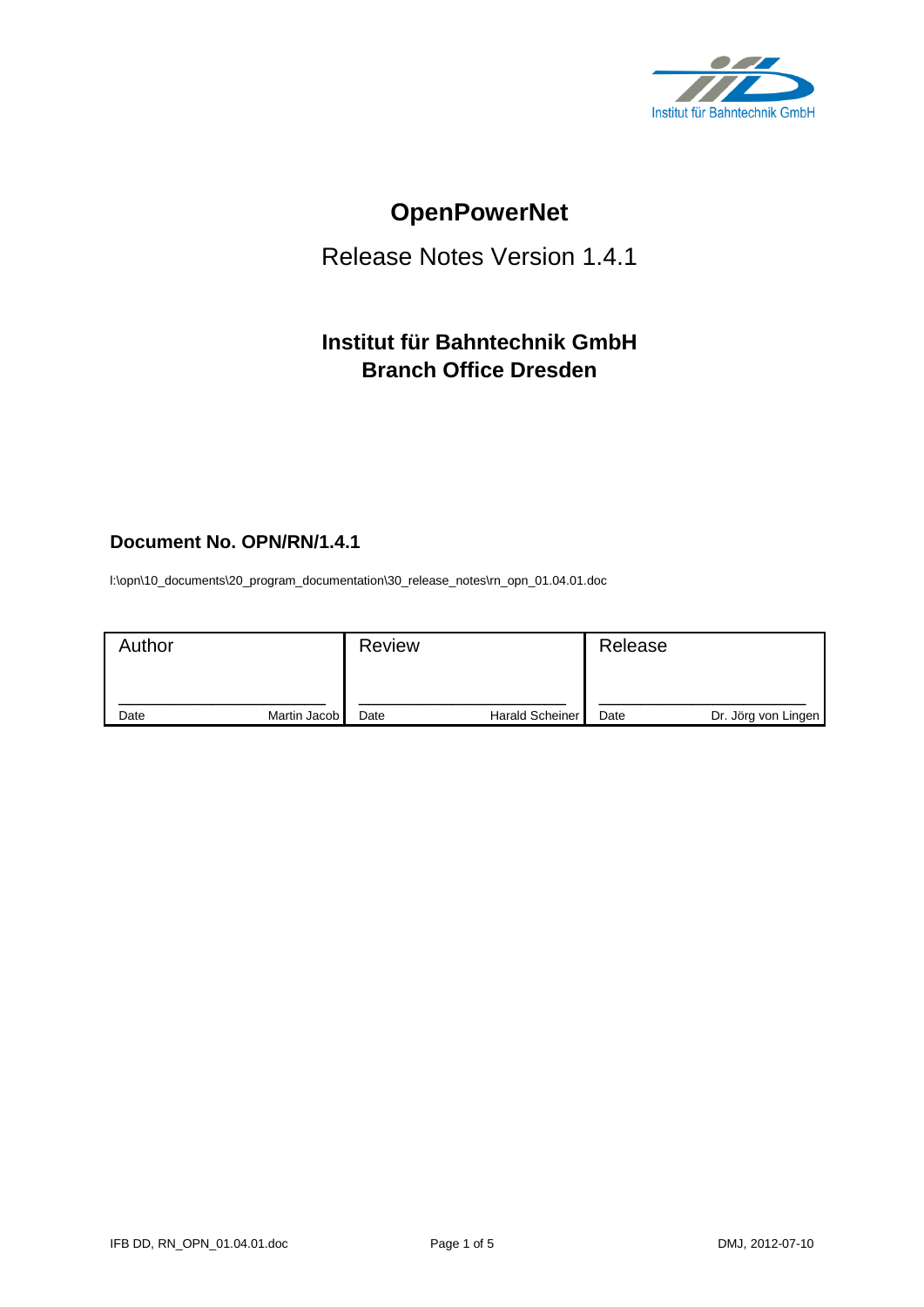## **1 Introduction**

#### **1.1 Overview**

The purpose of this document is to describe the changes and the status of OpenPowerNet version 1.4.1. The document contains:

- List of delivered files on DVD,
- Description of the main functionality,
- Any restrictions known,
- List of corresponding documentation and
- Known issues.

#### **1.2 Configuration**

See document Installation Instruction version 1.4.1 for required third-party software versions.

#### **1.3 Acronyms and abbreviations**

The following abbreviations are used within this document.

| <b>Abbreviation</b> | <b>Description</b>                |
|---------------------|-----------------------------------|
| 2AC                 | 2 Phase AC                        |
| <b>AC</b>           | <b>Alternating Current</b>        |
| <b>ATM</b>          | <b>Advance Train Module</b>       |
| <b>DC</b>           | <b>Direct Current</b>             |
| <b>DVD</b>          | <b>Digital Versatile Disk</b>     |
| <b>GUI</b>          | <b>Graphical User Interface</b>   |
| <b>ODBC</b>         | <b>Open Database Connectivity</b> |
| <b>PSC</b>          | <b>Power Supply Calculation</b>   |

### **2 List of files on DVD delivery**

```
OPN InstallationInstruction 1.4.1.pdf
OPN ReleaseNotes 1.4.1.pdf
OPN_UserManual_1.4.0.pdf
OpenPowerNet\my.ini
OpenPowerNet\createUser.bat
OpenPowerNet\OpenPowerNet-1.4.1.zip
OpenTrack\OpenTrack.V_1.6.6.2012-03-29.zip
ThirdPartyPrograms\ required by OpenPowerNet, see Installation Instructions
update\
```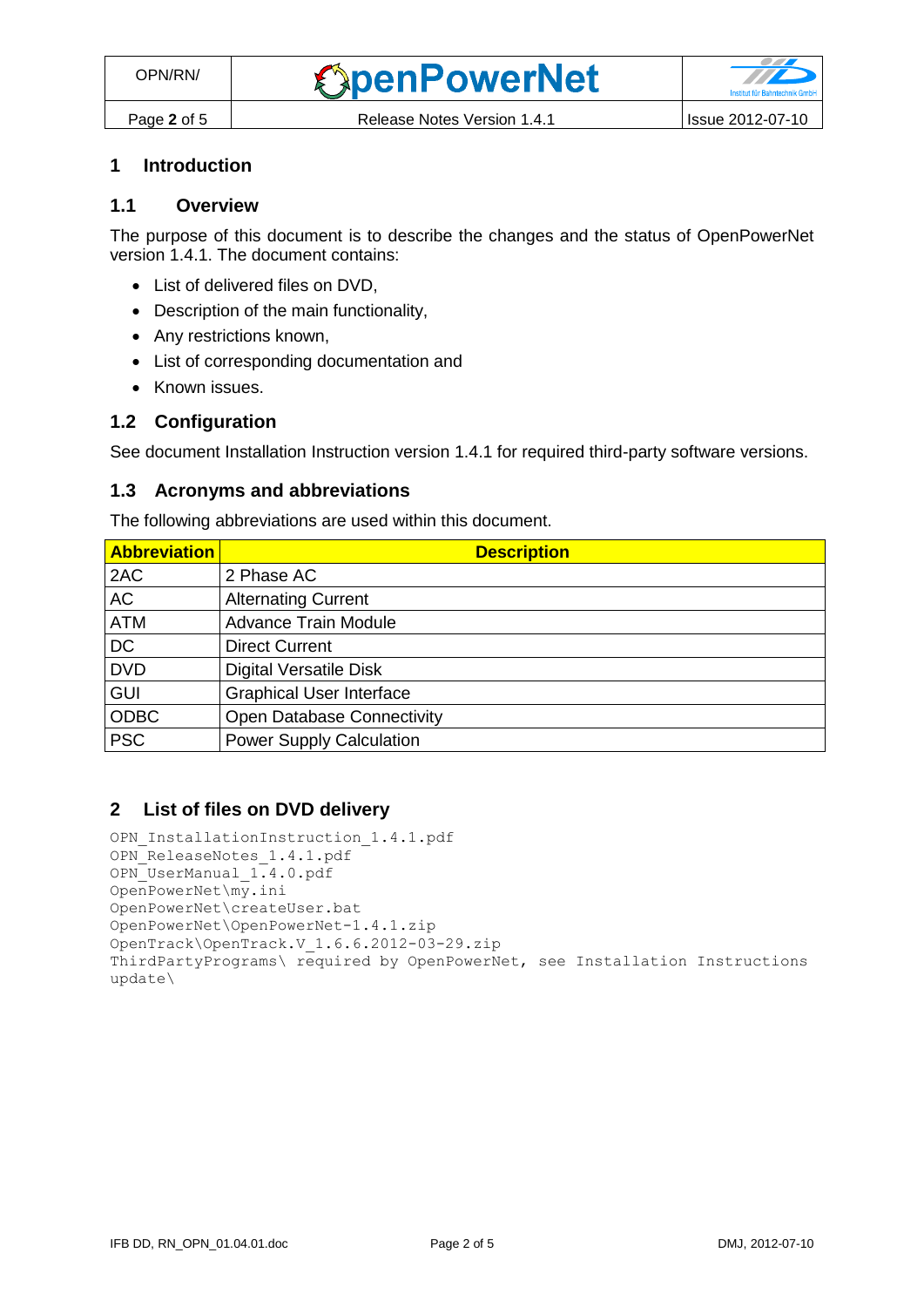

## **3 Main functionality**

OpenPowerNet version 1.4.1 has the following main functionality:

- Calculation of AC, 2AC and DC power supply system,
- Calculation of magnetic coupling of conductors is done internally,
- Calculation of tractive effort used by OpenTrack and analysis,
- Calculation of braking effort for analysis,
- Evaluation of tractive and braking current limitation,
- Calculation of electrical engines with single or multiple propulsion systems,
- Division of power consumption for multiple Train Operating Companies,
- Evaluation of station energy storage for stabilisation of line voltage and energy saving,
- Evaluation of engine energy storage,
- Consideration of coasting behaviour of the courses,
- Calculation of short circuit currents,
- Quick evaluation of network structure using constant current engine model,
- Visualisation of results using analysis of data with prepared Excel-Files and
- Visualisation of results using the automated analysis of the Analysis Tool.

The latest changes since version 1.4.0 are as follows:

- **General:**
	- Bugfix: In some cases when using multiple VLDs the iteration was not stable because a closed VLD reduce the line impedance and therefore the vehicle current. This lower current result in a lower touch voltage which did not trigger the VLD therefore he opened in the next ATM-PSC iteration. If now such toggling occurs the VLD gets forced to keep closed after 1/2 max allowed ATM-PSC iterations (//OpenPowerNet/@maxIterations).
- **Excel Analysis:**
	- Updating all files to enable the user to filter for failed iterations.
- **Analysis Tool:**
	- Bugfix: Line weight was not parsed from preset file.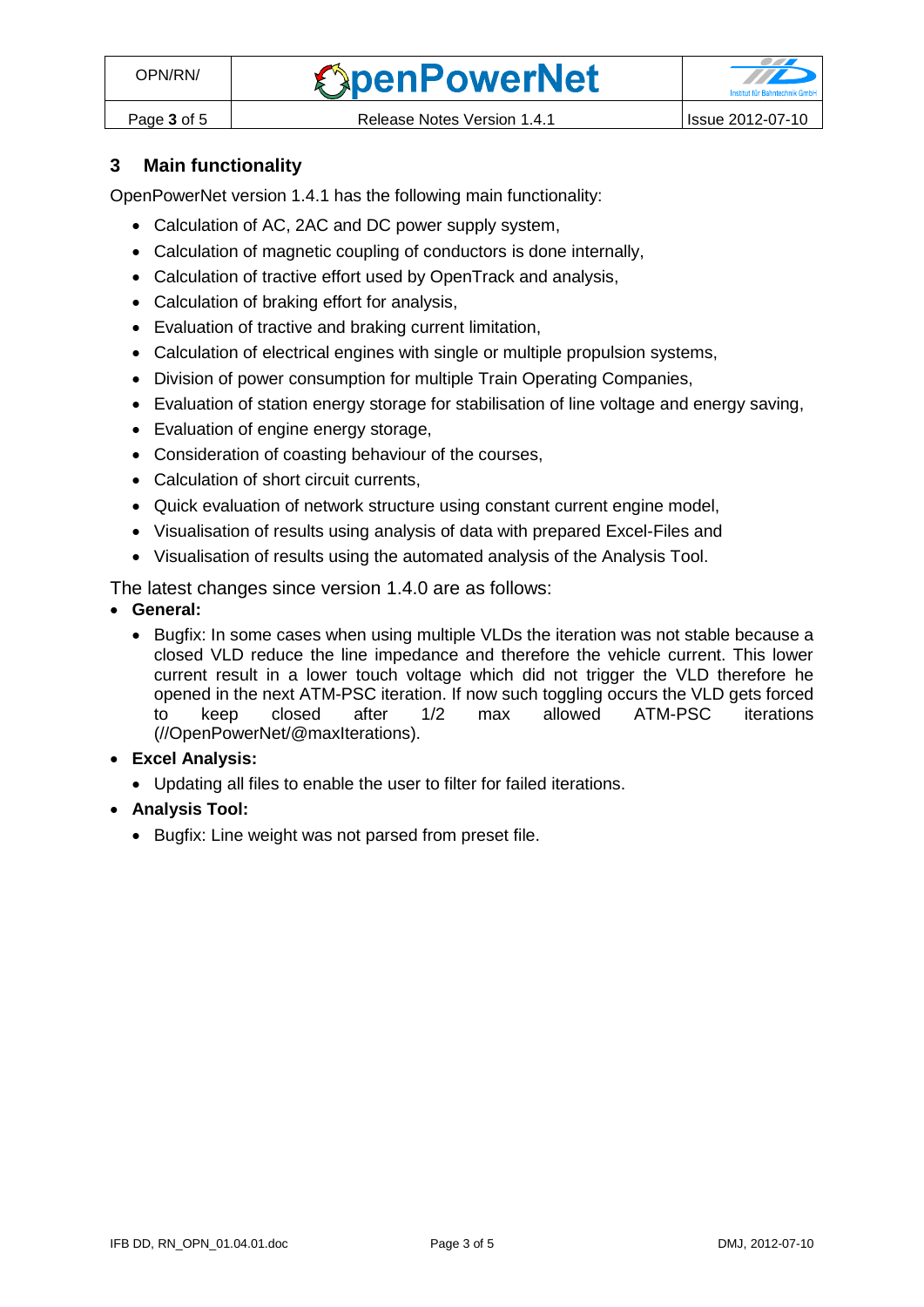$\bullet$ 

## **4 Known restrictions**

OpenPowerNet is tested with OpenTrack version 1.6.6 (2012-03-29) and should only be used with this version.

OpenPowerNet is a single user application. It is not tested to use the same database for multiple users at the same time.

The Engine-File uses the RailML rollingstock schema version 1.03 with OpenPowerNet specific extensions and is therefore not 100% compatible with the mentioned version 1.03.

## **5 Version of corresponding documentation**

The following table lists the version of the documents related to OpenPowerNet 1.4.1.

| <b>Document</b>          | <b>Version</b> |
|--------------------------|----------------|
| Installation Instruction | 1.4.1          |
| User Manual              | 1.4.0          |